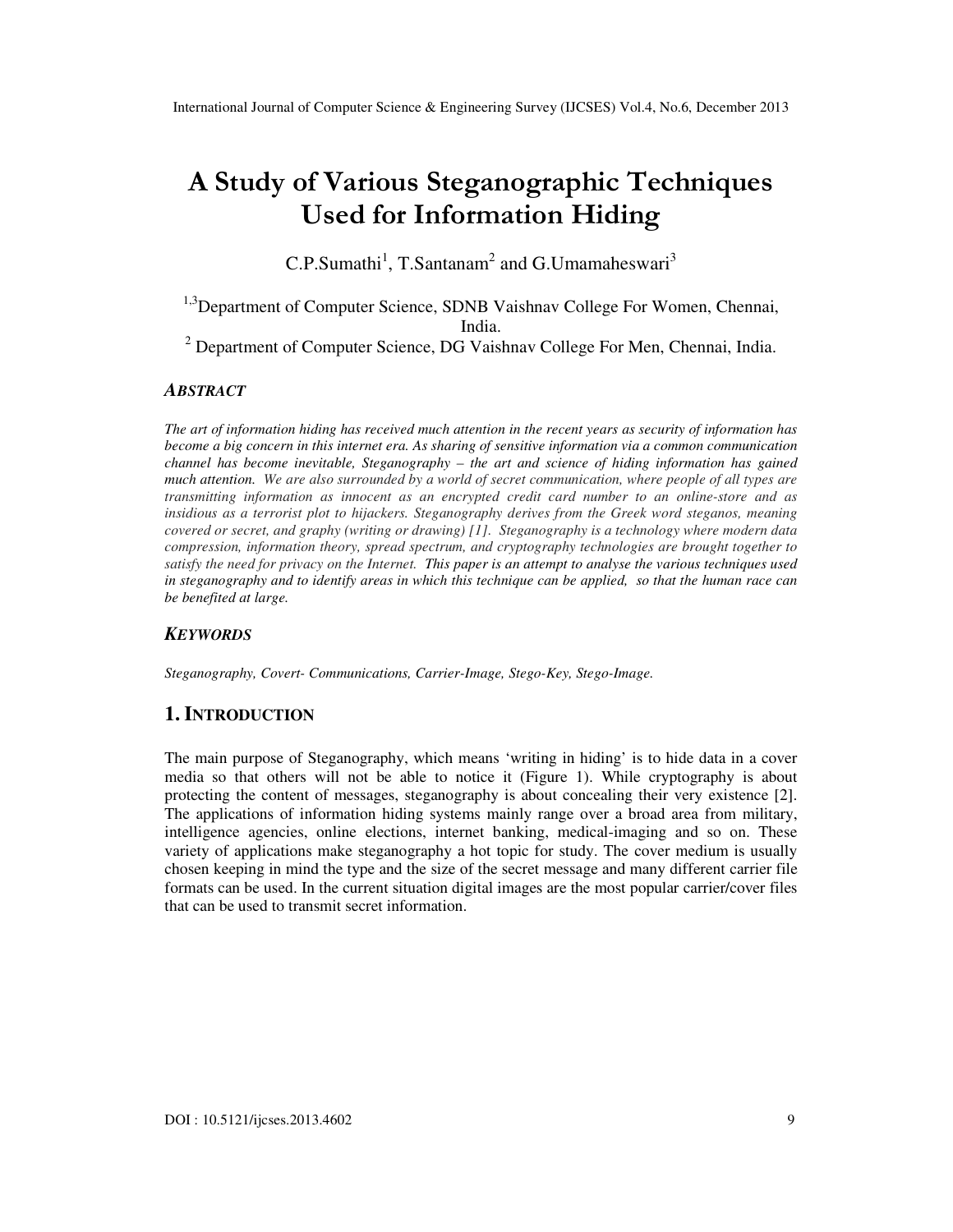

Figure1. Data Hiding Scheme (Intelligent Multimedia Data Hiding- Springer-ebook)

Steganography equation is 'Stego-medium = Cover medium + Secret message + Stego key'. The general model of data hiding can be described as follows. The embedded data is the message that one wishes to send secretly. It is usually hidden in an innocuous message referred to as a covertext or cover-image or cover-audio as appropriate, producing the stego-text or other stego-object. A stego-key is used to control the hiding process so as to restrict detection and /or recovery of the embedded data to parties who know it [3].





Figure 2: Steganography in security domain

(Source: www.ijarcsse.com Vol. 1, issue. 1 Dec 2011 )

While steganography can be achieved using any cover media, we are concerned with hiding data in digital images. The features expected of a stego-medium are imperceptibility and robustness, so that the secret message is known only to the intended receiver and also the stego-medium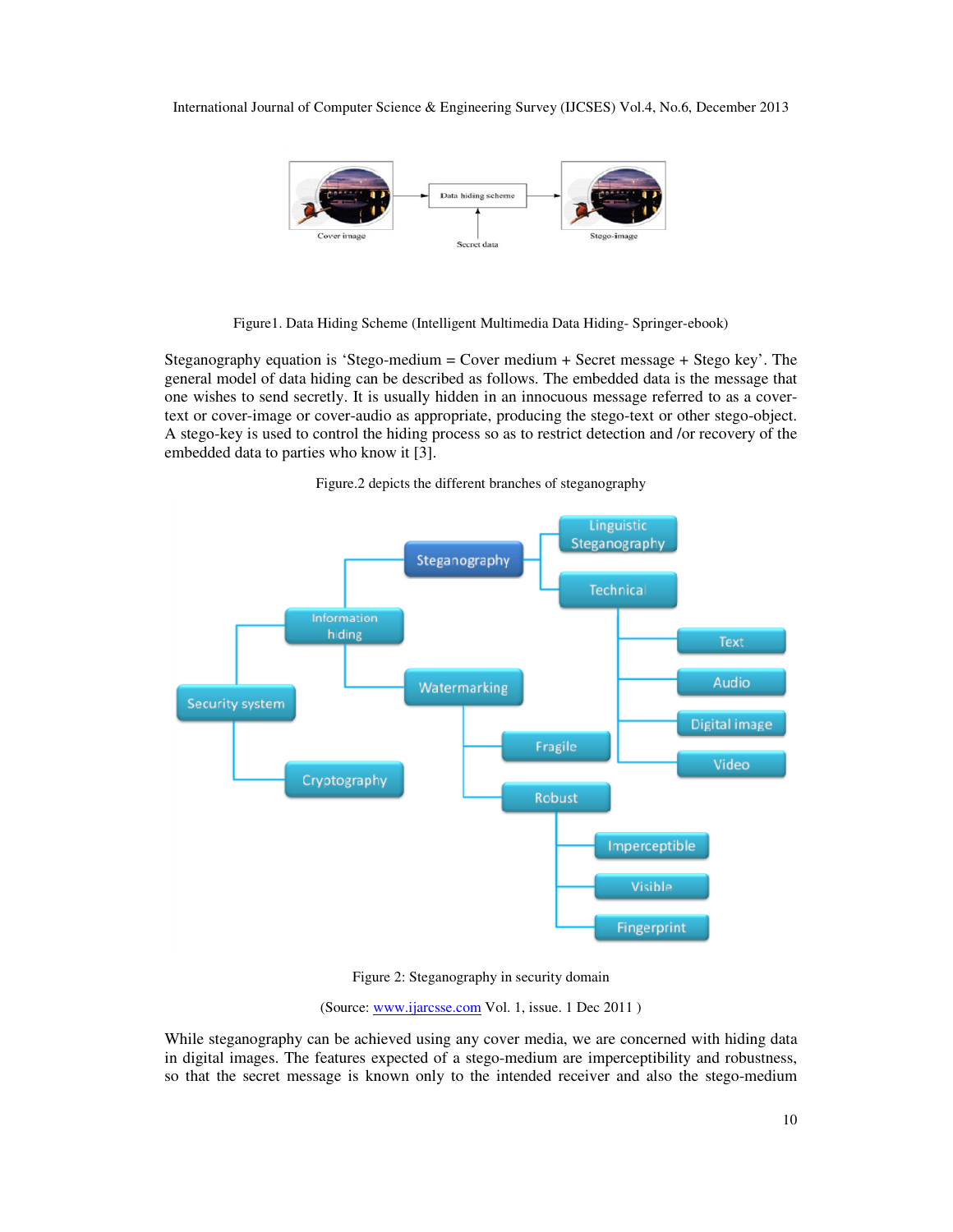being able to withstand attacks from intruders. The amount of secret message embedded should be such that it doesn't reduce the quality of the stego image. This paper aims at studying the different techniques used in steganography for embedding data, their advantages and their differences. The goal of steganography is to embed secret data into a cover in such a way that no one apart from the sender and intended recipients even realizes there is secret data.

A few key properties that must be considered when creating a digital data hiding system are

- Imperceptibility: Imperceptibility is the property in which a person should be unable to distinguish the original and the stego-image.
- Embedding Capacity: Refers to the amount of secret information that can be embedded without degradation of the quality of the image.
- Robustness: Refers to the degree of difficulty required to destroy embedded information without destroying the cover image.

## **2. STEGANOGRAPHY TECHNIQUES**

## **2.1. Classification of Steganographic Categories**

Steganography is classified into 3 categories,

- Pure steganography where there is no stego key. It is based on the assumption that no other party is aware of the communication.
- Secret key steganography where the stego key is exchanged prior to communication. This is most suspectible to interception.
- Public key steganography where a public key and a private key is used for secure communication.

#### **2.2 Classification of Steganographic Methods**

Steganography methods can be classified mainly into six categories, although in some cases exact classification is not possible [2].



Substitution Transform domain Spread spectrum Statistical Distortion Cover generation

- Substitution methods substitute redundant parts of a cover with a secret message (spatial domain).
- Transform domain techniques embed secret information in a transform space of the signal (frequency domain)
- Spread spectrum techniques adopt ideas from spread spectrum communication.
- Statistical methods encode information by changing several statistical properties of a cover and use hypothesis testing in the extraction process.
- Distortion techniques store information by signal distortion and measure the deviation from the original cover in the decoding step.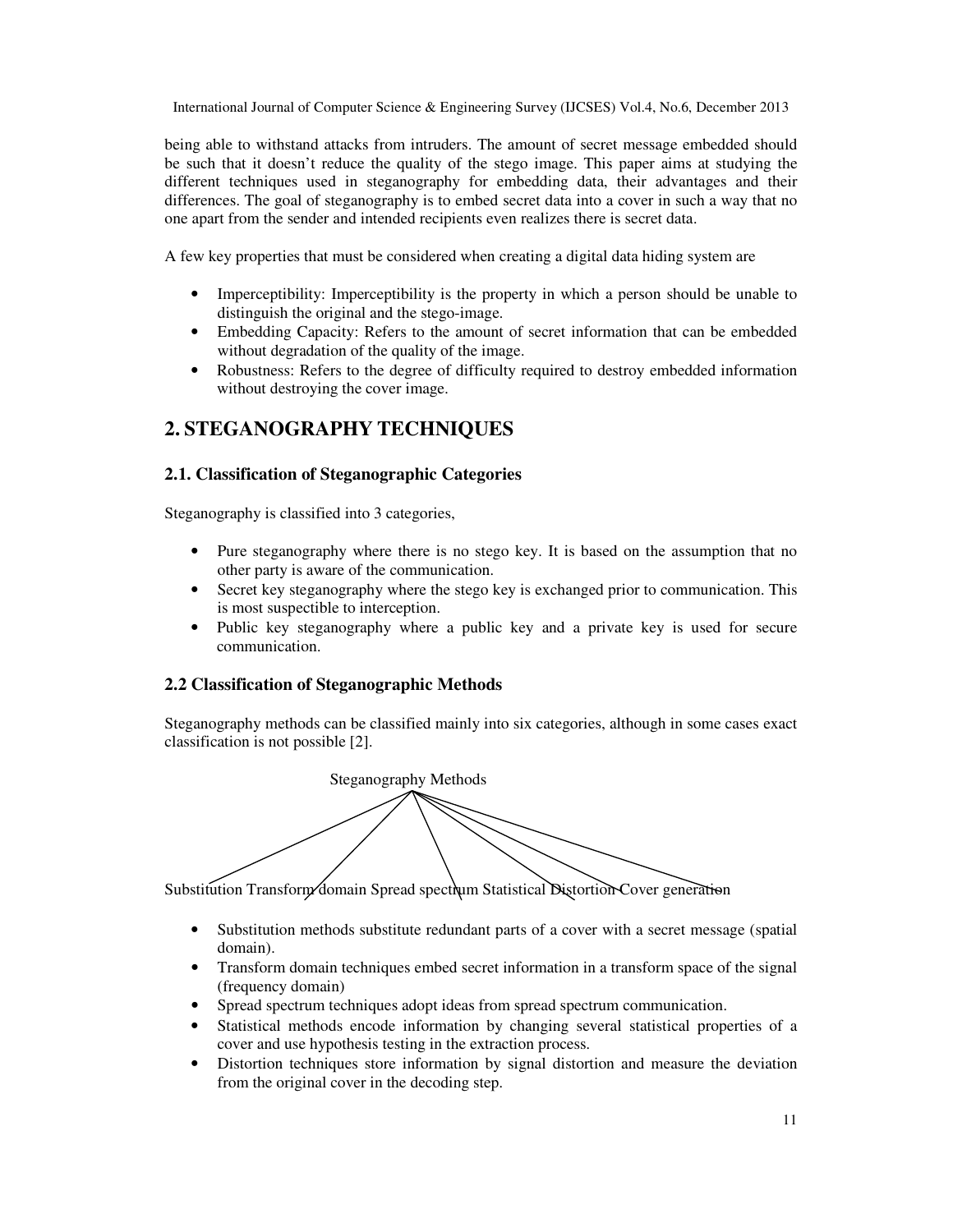• Cover generation methods encode information in the way a cover for secret communication is created.

## **3. REVIEW**

This paper analyses the various articles on steganography which help understand the topic in a new perspective.

#### **3.1 Substitution Methods (Spatial-Domain)**

In Mamta Juneja et. al's [4] research paper a secured robust approach of information security is proposed. It presents two component based LSB ( Least Significant Bit )methods for embedding secret data in the LSB's of blue components and partial green components of random pixel locations in the edges of images. An adaptive LSB based steganography is proposed for embedding data based on data available in MSB's of red, green, and blue components of randomly selected pixels across smooth areas. It is more robust as it is integrated with an Advanced Encryption Standard(AES).

In P.Thiyagarajan et.al's [5] scheme a new high capacity Steganographic scheme using 3D geometric models is proposed. The algorithm re-triangulates a part of a triangular mesh and embeds the secret information into newly added position of triangular meshes. This algorithm also resists against uniform affine transformations such as cropping, rotation and scaling. The stego key is generated from the message to be embedded. The vertices of the triangle are used for embedding.

In Shamim Ahmed Laskar et.al's[6] method data is embedded into the red plane of the image and the pixel is selected using a random number generator. It is almost impossible to notice the changes in the image. A stego key is used to seed the PRNG (Pseudo Random Number Generator) to select pixel locations. This paper focuses on increasing the security of the message and reducing distortion rate.

In S.Shanmuga Priya et. al's [7] article the authors propose a novel method based on LSB. Data embedding is performed using a pair of pixels as a unit, where LSB of the first pixel carries one bit of information and a function to two pixel values carries another bit of information. The proposed method shows better performance in terms of distortion and resistance against existing steganalysis. Embedding is done in the sharper edge regions using a threshold. PSNR value is compared for adaptive and non-adaptive techniques of data hiding in gray scale  $\&$  color images.

In B.Sharmila et. al.'s [8] article, the authors propose an algorithm which works on colour images (JPEG). The edges are chosen for data hiding to improve robustness. The regions located at the sharper edges present more complicated statistical features and are highly dependent on the image contents. It is also more difficult to observe changes at the sharper edges than in smooth regions. In the embedding procedure, the RGB components are separated, and based on a shared key, one/more components are selected. The cover image is divided into non-overlapping blocks. Each block is rotated by a random degree determined by a secret key. The resulting image is rearranged as a row vector V by raster scanning. The secret message is encrypted and by using LSBMR, 2 secret bits can be embedded into each embedding unit. The message is embedded after calculating the capacity estimation using a threshold.

In Shweta Singhal et.al's [9] paper a new image steganography scheme is proposed in the spatial domain. In the technique, one byte of blue factor of pixels of an image have been replaced with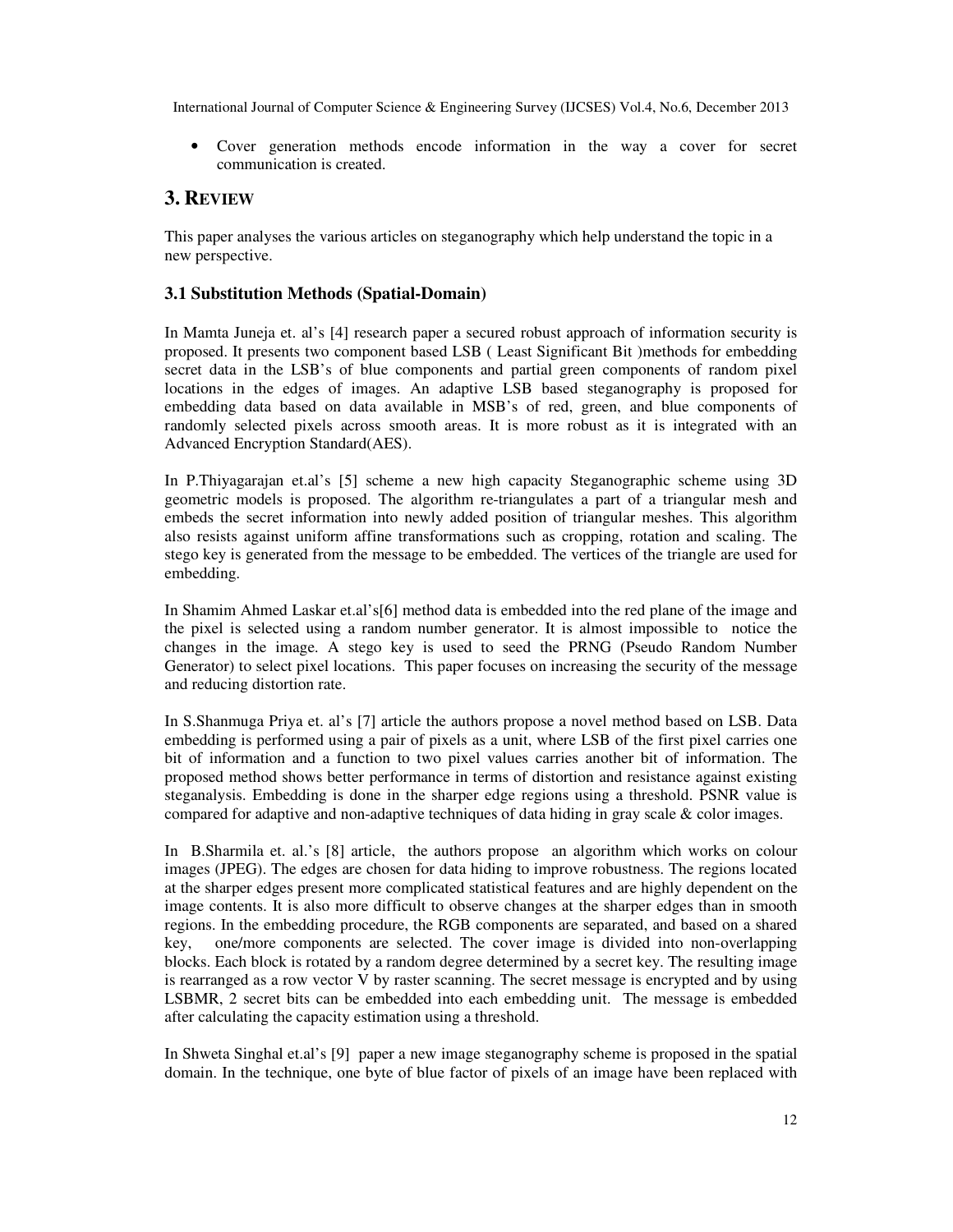secret bits of text data, which results in better image quality. A stego key is used for security purposes.

In Fahim Irfan Alam et. al's paper [10] the authors suggest noise filtering in the beginning before embedding. After extraction at receiving end, ARQ (Automatic Repeat Request) is used for error detection & correction. For secure transmission of data, encryption & data hiding are combined in a single step. Host image and secret data are converted into bit stream. Before encryption of secret data median filtering is used. The input values are converted to ASCII and then to binary, the host image RGB values are converted to binary. Substitution is performed character by character using encryption key. The LSB of every pixel octet is replaced by secret bit stream. Error detection and correction ensures correct transmission of data.

In Rajkumar Yadav et. al.'s paper [11], the authors present a study of a new method for insertion of message in an image. The last two bits of pixel value are used for insertion and retrieval of message. If the last two bits of pixel value are 00 or 10 , we can insert 0, else by adding /subtracting 1 at that pixel value we can insert 0. Similarly 1 is inserted if last two bits are 01 or 11. For increased security, message is embedded at pseudo random locations. The message is retrieved similarly based on the pixel values of the last two bits.

In M.B.Ould MEDENI et.al.'s article [12], the authors propose a novel method for hiding information within the spatial domain of the gray scale image. The Pixel Value Differencing (PVD) method segments the cover image into nonoverlapping blocks containing two connecting pixels and modifies the pixel difference in each block (pair) for data embedding. While embedding secret data, each pixel is split into two equal parts. The number of 1's in the most significant part is counted and the secret message is embedded in the least part according to the number of corresponding bits. The proposed method is based on four-pixel differencing and LSB substitution.

In Weiqi Luo et. al.'s paper [13], the authors propose an edge adaptive scheme which can select the embedding regions according to the size of the secret message and the difference between two consecutive pixels in the cover image. In the data embedding stage, the scheme first initializes some parameters, which are used for estimating the capacity of the selected regions. Finally stego image is obtained after pre-processing. A region adaptive scheme is applied to the spatial LSB domain and the difference between two adjacent pixels is used as a criterion for region selection and LSBMR (LSB Matching Revisited) as the data hiding algorithm.

In C.H.Yang et. al.'s article [14], a predictive method to enhance the histogram-based reversible data hiding approach is proposed. Two interleaving predictive stages are used. Most pixels are predicted by their two neighbourhood pixels and four neighbouring pixels in the column-based and chess-board based approach. The difference value of each pixel between the original image and the stego-image remains within  $\pm 1$ . In interleaving predictions, pixels in odd columns will be predicted by pixels in even columns or vice versa. In the embedding process predictive error values of odd columns are used to generate a histogram to embed secret data. The predictive error values are converted to get the stego-image.

In Venkata Abhiram.M et. al.'s [15] article , the authors propose a randomization technique that makes use of RGB values of colour images to enhance imperceptibility. In the three channels RED, BLUE, GREEN the LSB of any one of the 3 channels is used as a pointer to decide embedding capacity in the other two channels. In the randomization technique, the LSB of any one of the channels (RGB) are used to indicate how data has to be hidden in the remaining 2 channels. If the last two bits of the channel are 00 there is no hidden data, if it is 01 data is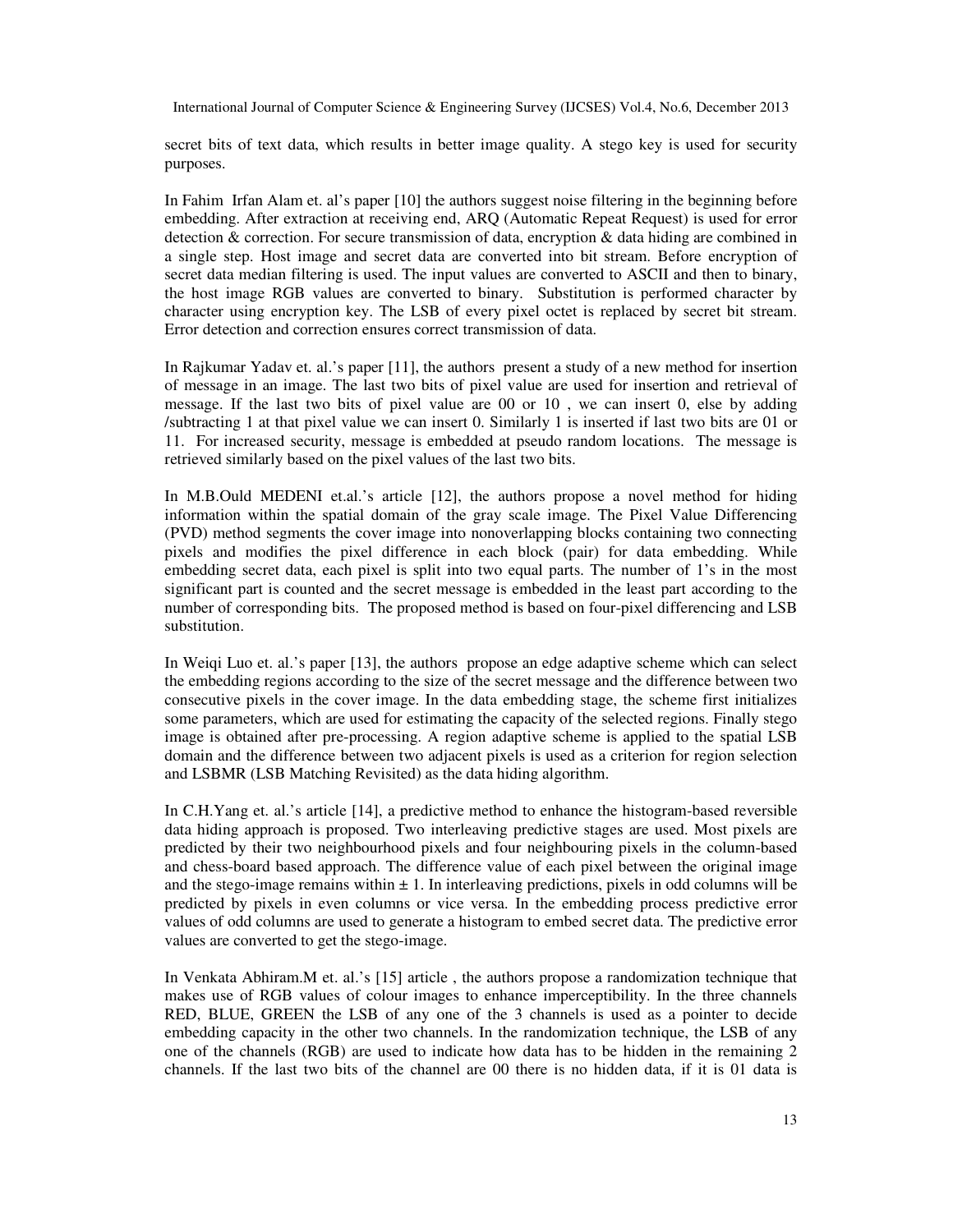embedded only in channel 2, if it is 10 data is embedded in channel 1 and if it is 11 data is embedded in both the channels. Three methodologies are used. They are, 1. RED is used as default pointer. 2. User selects any channel as pointer. 3. Pointers are chosen based on a cyclic sequence and data is embedded. Images were taken and same size data is embedded using all methodologies. Based on the histogram study and the values of MSE and PSNR (Mean Square Error and Peak Signal to Noise Ratio) the  $3<sup>rd</sup>$  method i.e. the randomized method has better secrecy and performance with enhanced embedding capacities.

In G.Sahoo et. al.'s [16] article the authors recommend the use of a movie clip as carrier file to increase the capacity of secret data. The methodology works on the concept of replacement of entire non-sensitive pixel and the substitution of some part of the sensitive pixel with secret data. A movie clip is a temporal sequence of two dimensional samples of visual field with each sample being a frame of the movie. The parts of a movie clip can be divided into moving and static parts. The static and the dynamic parts can be obtained through Pixel Level Analysis, Likelihood Analysis or Colour Histogram Technique and stored in a static and dynamic buffer. In static portion embedding process one pixel is used to store three characters using the formula  $x_{ii} = i+(i-)$ 1)\*d where i is the initial location, j is character of the secret data and d is the distance between two embedding pixels. In dynamic portion embedding MSB method is used. A different stegokey is used for the dynamic portion. Main advantage of this method is more hiding capacity.

In Jasvinder Kaur et.al.'s article[17] the authors analyse different steganographic techniques based on digital logic and proposes a new enhanced steganographic technique based on it. The carrier image is selected depending on the information to carry. This technique uses digital operations based on logic gates and shift operators to embed/derive the hidden information from image data. Depending on the size of the information to embed the carrier image is divided into rows and data is embedded using digital operations.

In Hao-Tian et. al.'s paper [18] the authors suggest a method using adjacent bin mapping that is applied to 3D geometrical models. With the popularity of 3D scanning and modelling techniques steganography in 3D geometrics using adjacent bin mapping is analysed. Elements in two adjacent bins are mapped to each other for data embedding. Elements in the original object are bijectively mapped to those in the stego object. To apply the ABM method to digital images, in which the pixel values are represented by integers, the bin size  $\Delta$  is set to 1 to minimize distortion. Since it is a kind of LSB method it is named  $LSB<sup>+</sup>$  algorithm. Given a gray scale image, its histogram is calculated by counting the pixels with the same value, i.e. the amount of pixels in each bin. The histogram of the cover image is preserved by restricting the amounts of  $1's$  and  $0's$ .

In Bawankar Chetan.D et. al.'s article [19] a prioritized sub blocks by pattern matching scheme is used to embed the code and a micro controller used for sake of security where it transmits a pre-programmed key at the beginning of each process. The steganalysis algorithm is continued only if the received key is correct at the destination; otherwise retrieving secure information from cover image is not accomplished. Perceptual multimedia sources enables data embedding as well as lossy compression either imperceptibly or with a controllable amount of perceptual degradation, whereas non-perceptual sources like text and executable codes require loss-less processing, transmission and storage. The image is divided into blocks. A block is selected for embedding based on a pattern. Several blocks are rejected due to various reasons like high visibility, non reversible at receiver side etc. In each sub block only the middle pixel is selected for hiding information. The secret message is encrypted to enhance security. In this paper the authors propose a steganographic model in which the hidden message can be composed and inserted in the cover in real-time. This is realized by designing and implementing a secret key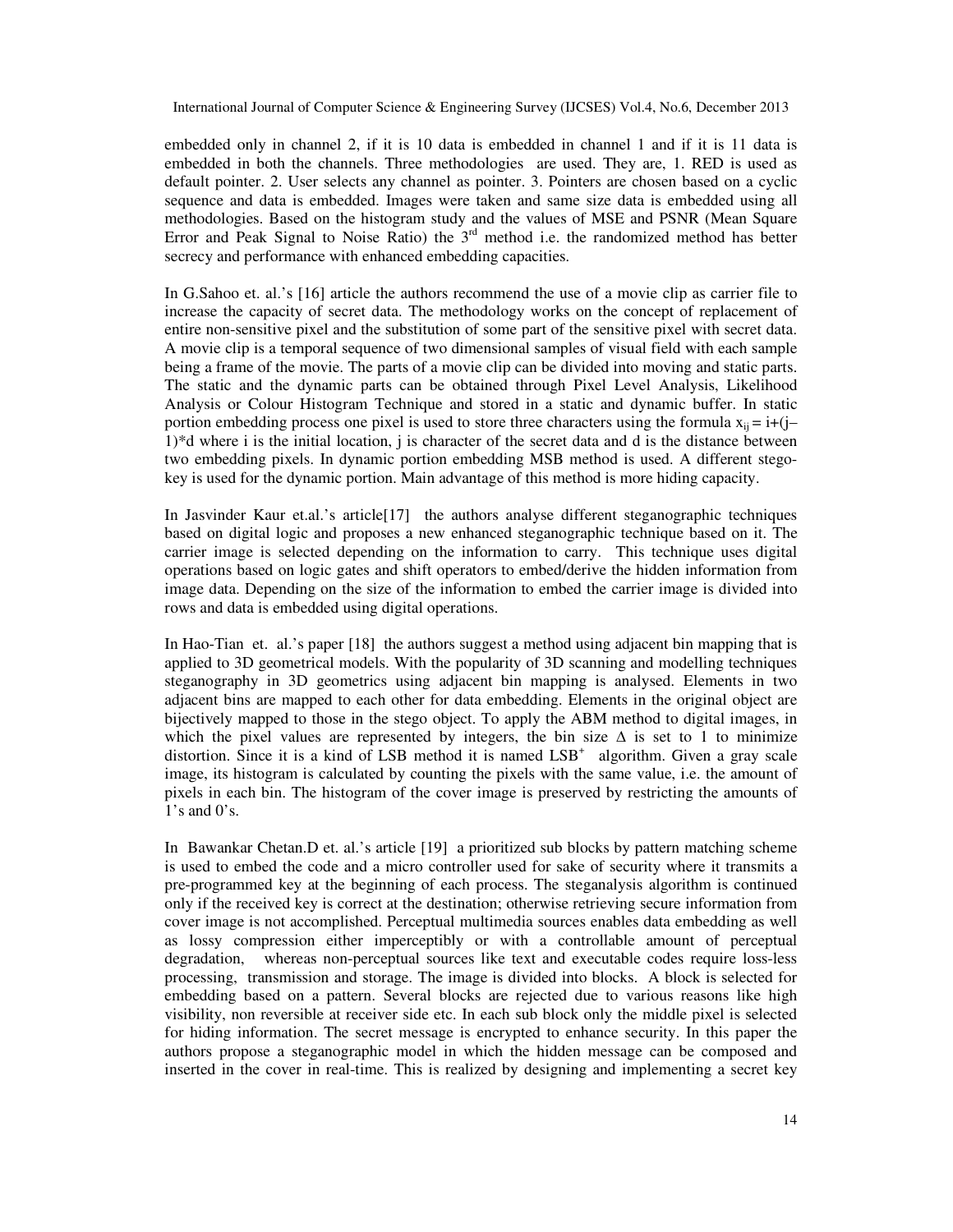steganographic micro architecture employing Field Programmable Gate Arrays FPGA. Four steganographic algorithms were found to be suitable for hardware implementation.

In Tanmay Bhattacharya et. al.'s article [20] the authors use a session based encryption and cross fold transposition for embedding. The secret text is converted to its binary form and cross fold transposition is performed. This binary form is perturbed by genetically generated session-key and embedded within the host image. For extraction both the stego image and the original image along with the session-key is sent.

In Chin-Chen Chang et.al.'s paper[21] an adaptive method is proposed. Data is hidden based on codeword grouping. A set of code words generated using palette generation algorithm is employed in index-based images. A code word grouping based steganographic scheme for index encoding images is presented. The relationship of code words is explored to group different member sub-clusters. The size of the sub-cluster determines the hiding capacity. To enhance hiding capacity sub-clusters with larger members are grouped together & sub-clusters with smaller members are grouped together. In the embedding procedure the sub-cluster to which the closest searched codeword belongs is identified, and the original encoded codeword is modified to hide secret message. The number of sub-cluster members indicates how many bits of secret message can be embedded. A set of thresholds is used to determine members of sub-cluster. Therefore choosing an adequate threshold is important. To improve security the sequence of embedding pixels is reorganised using a pseudo random generator.

In R.Chandramouli et.al.'s work [22] the authors analyse adaptive steganographic techniques which deal with hiding a message without causing statistically significant modifications. It is esecure if the relative entropy of the probability distribution of cover objects and stego-objects is < or = e. LSB steganography is most simple and straight forward. The steganographic capacities of LSB based images are analysed using probability techniques & performance of steganalysis is also measured. Only framework of a passive warden is analysed. For security, message is encrypted before it is embedded. LSB based technique changes pixel value by  $\pm 1$  or leave them unchanged. The goal of a steganalyst is to estimate if I has hidden data. (I - Index set that denote the mean subtracted cover image)

| S.N          | Author                        | Year | Method used                          | Advantage                                                                                                    | Other parameters                                  |
|--------------|-------------------------------|------|--------------------------------------|--------------------------------------------------------------------------------------------------------------|---------------------------------------------------|
| $\mathbf{O}$ |                               |      |                                      |                                                                                                              |                                                   |
| 1.           | Mamta Juneja<br>et.al.[4]     | 2013 | Two component<br>based LSB           | More robust as<br>algorithm is<br>integrated with<br>Advanced<br>Encryption<br>Standard (AES)                | Ave. PSNR $>52$                                   |
| 2.           | P.Thiyagarajan<br>et.al $[5]$ | 2013 | Scheme using 3D<br>geometric models. | Resistance<br>against uniform<br>affine<br>transformations<br>such as cropping,<br>rotation $\&$<br>scaling. | $PSNR > 55$ db<br>$MSE$ 0 or<br>between $0 & 0.1$ |

Table 1. Substitution Based Steganographic Methods listed in chronological order starting from latest.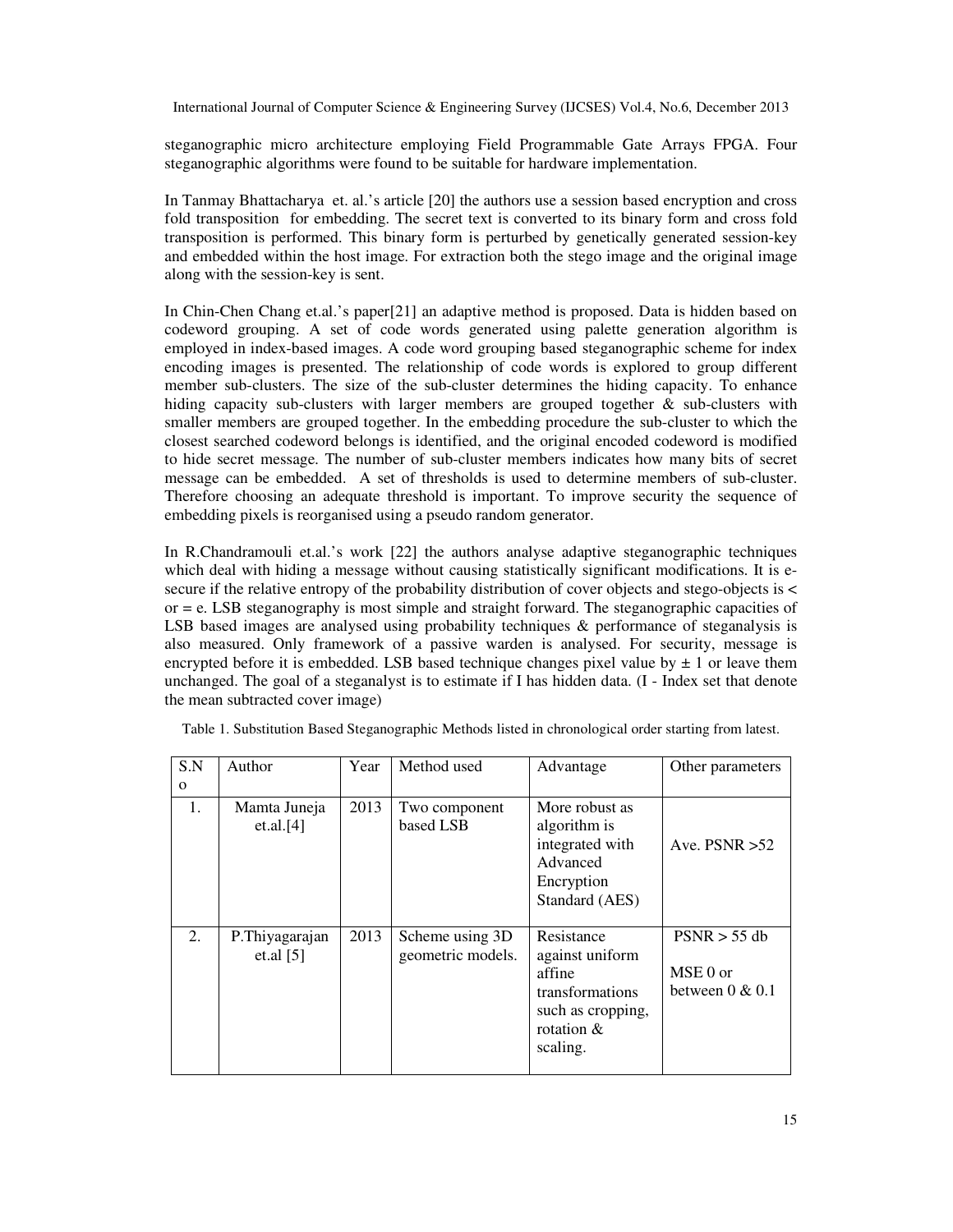International Journal of Computer Science & Engineering Survey (IJCSES) Vol.4, No.6, December 2013

| 3.  | <b>Shamim Ahmed</b><br>Laskar et.al [6] | 2013 | Data embedding<br>in the red plane of<br>the image selected<br>using PRNG                                    | Increases security<br>with reduced<br>distortion rate                                                            | PSNR 58.8 db<br>MSE 0.0854 %                                                            |
|-----|-----------------------------------------|------|--------------------------------------------------------------------------------------------------------------|------------------------------------------------------------------------------------------------------------------|-----------------------------------------------------------------------------------------|
| 4.  | S.Shanmuga<br>Priya et. al [7]          | 2012 | Embedding done<br>in the sharper edge<br>regions using a<br>threshold                                        | <b>Better</b><br>performance in<br>terms of<br>distortion and<br>resistance against<br>existing<br>steganalysis. | Non adaptive<br>technique has<br>more PSNR &<br>less MSE than<br>adaptive<br>technique. |
| 5.  | B.Sharmila et.<br>al.[8]                | 2012 | Edge regions<br>selected for<br>embedding using<br>LSBMR (LSB<br>Matching<br>Revisited)                      | Embedding<br>capacity is more.<br>Improved<br>security due to<br>encryption.                                     | MSE 0.013168<br>PSNR 66.96 dB<br>630 pixels<br>embedded in a<br>256x256 image.          |
| 6.  | Shweta Singhal<br>et.al [9]             | 2011 | 1 byte of blue<br>factor of pixels are<br>replaced with<br>secret bits.                                      | Better image<br>quality & secure.                                                                                | PSNR 47.94 db<br><b>MSE 1.056</b>                                                       |
| 7.  | Fahim<br>Irfan<br>Alam et al[10]        | 2011 | Noise filtering<br>before embedding<br>combined with<br>encryption.                                          | Error detection &<br>Noise free<br>transmission.                                                                 | Success rate of<br>$>83\%$<br>with<br>different types of<br>images.                     |
| 8.  | Rajkumar<br>Yadav et al.[11]            | 2011 | A novel approach<br>for image<br>steganography In<br>spatial domain<br>using last two bits<br>of pixel value | Limited changes<br>in cover-image.                                                                               | of<br>Chance<br>no<br>change in pixel<br>value is 50%<br>$(7th \& 8th bit)$             |
| 9.  | M.B.Ould<br><b>MEDENI</b><br>et.al.[12] | 2010 | A novel<br>steganographic<br>method based on<br>Pixel Value<br>Differencing(PVD<br>$\lambda$                 | Imperceptibility<br>as there is very<br>less difference<br>between original<br>and stego image<br>40017 bits     | 42.68 dB PSNR<br>40017 bits<br>embedded in a<br>512x512 image.                          |
| 10. | Weiqi Luo<br>et. al.[13]                | 2010 | An Edge adaptive<br>scheme for Region<br>selection and<br>LSBMR for data                                     | <b>Improved Visual</b><br>Quality and<br>security of secret                                                      | <b>54.1 PSNR</b><br>Embedding<br>capacity 50% of                                        |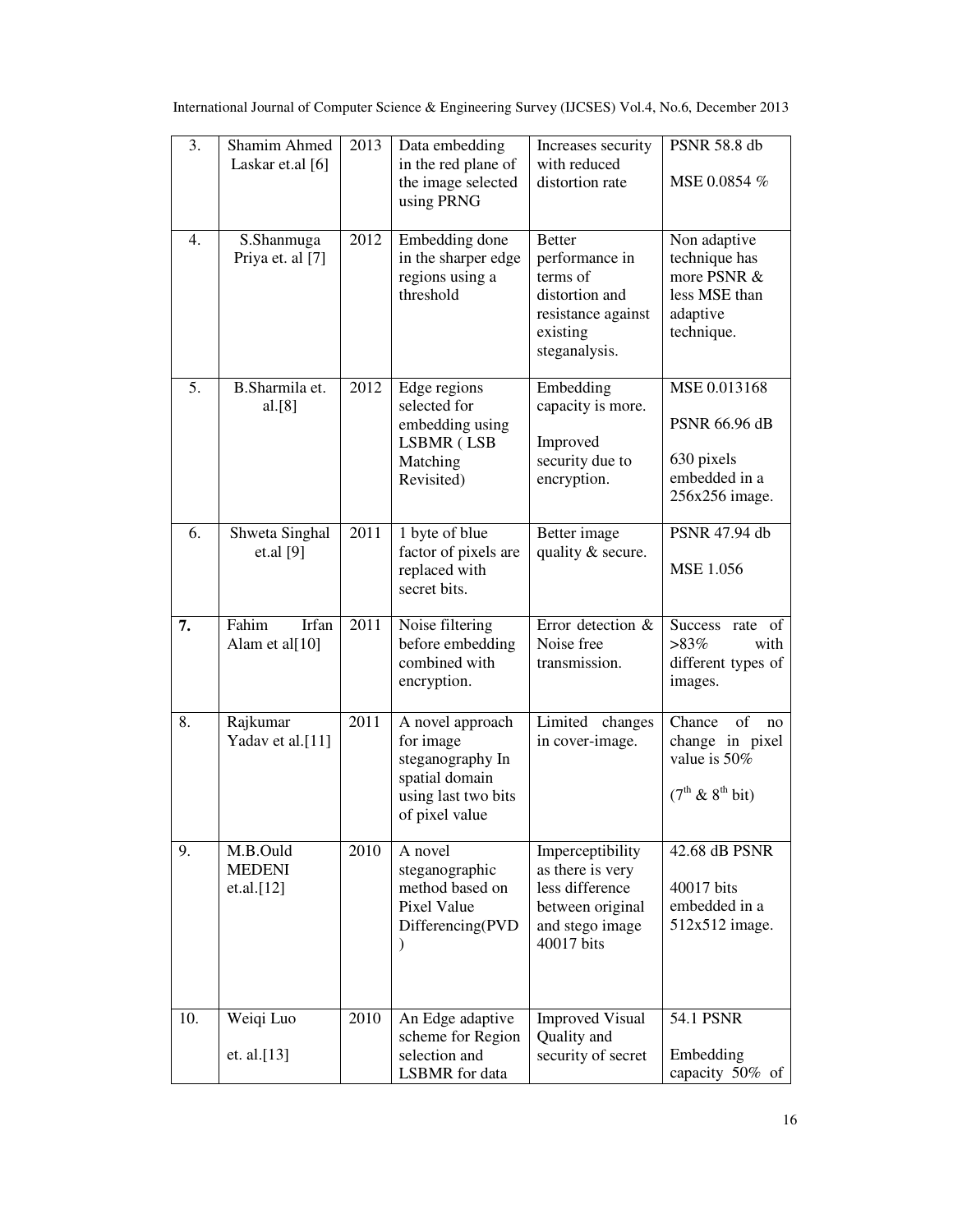|  |  |  |  | International Journal of Computer Science & Engineering Survey (IJCSES) Vol.4, No.6, December 2013 |
|--|--|--|--|----------------------------------------------------------------------------------------------------|
|--|--|--|--|----------------------------------------------------------------------------------------------------|

|     |                                       |      | embedding                                                                                               | message                                                                         | cover image                                                                      |
|-----|---------------------------------------|------|---------------------------------------------------------------------------------------------------------|---------------------------------------------------------------------------------|----------------------------------------------------------------------------------|
| 11. | C.-H.Yang<br>et. al.[14]              | 2010 | Improving<br>histogram based<br>reversible data<br>hiding by<br>interleaving<br>predictions             | Larger<br>embedding<br>capacity & better<br>image quality.                      | 48.82 dB PSNR<br>99947bits<br>embedding<br>capacity<br>$(512x512 \text{ Image})$ |
| 12. | Venkata<br>Abhiram.M<br>et. al.[15]   | 2009 | Pixel Intensity<br>based<br>steganography<br>with improved<br>randomness.                               | Imperceptibility<br>Embedding<br>capacity is more.                              | 55dB app PSNR<br>$0.1790$ app MSE                                                |
| 13. | G.Sahoo<br>et.<br>al. $[16]$          | 2009 | Data embedded in<br>static & dynamic<br>portions after<br>place analysis                                | Very high<br>embedding<br>capacity with<br>security                             | Embedding<br>position is<br>calculated using<br>$X_{ij} = i + (j-1)*d$           |
| 14. | Jasvinder Kaur<br>et.al.[17]          | 2009 | Embedding using<br>digital operations<br>are compared                                                   | More embedding<br>capacity                                                      | Embedding<br>capacity<br>1165084 bits<br>.Image size 512<br>x 512                |
| 15. | Hao-Tian<br>et. al.[18]               | 2009 | Steganography in<br>3D geometrics $\&$<br>images using<br>adjacent Bin<br>Mapping<br>$(LSB+ algorithm)$ | Statistics of<br>image preserved                                                | PSNR>60 dB<br>1200<br>Capacity<br>bits<br>$(512x512 \text{ image})$              |
| 16. | Bawankar<br>Chetan.D<br>et. al.[19]   | 2009 | Steganography<br>Algorithm using<br><b>Pattern Matching</b><br>with External<br>Hardware                | <b>External security</b><br>using Hardware<br>1/4 the size of the<br>host image | 35.56dB<br>0.0013 MSE                                                            |
| 17. | Tanmay<br>Bhattacharya<br>et. al.[20] | 2009 | A hiding<br>technique using<br>bit level cross fold<br>transposition and<br>genetic algorithm           | Embedding<br>capacity &<br>security of text is<br>more compared to<br>S-Tools.  | Embedding<br>capacity<br>108,242bytes<br>Image size<br>732x486                   |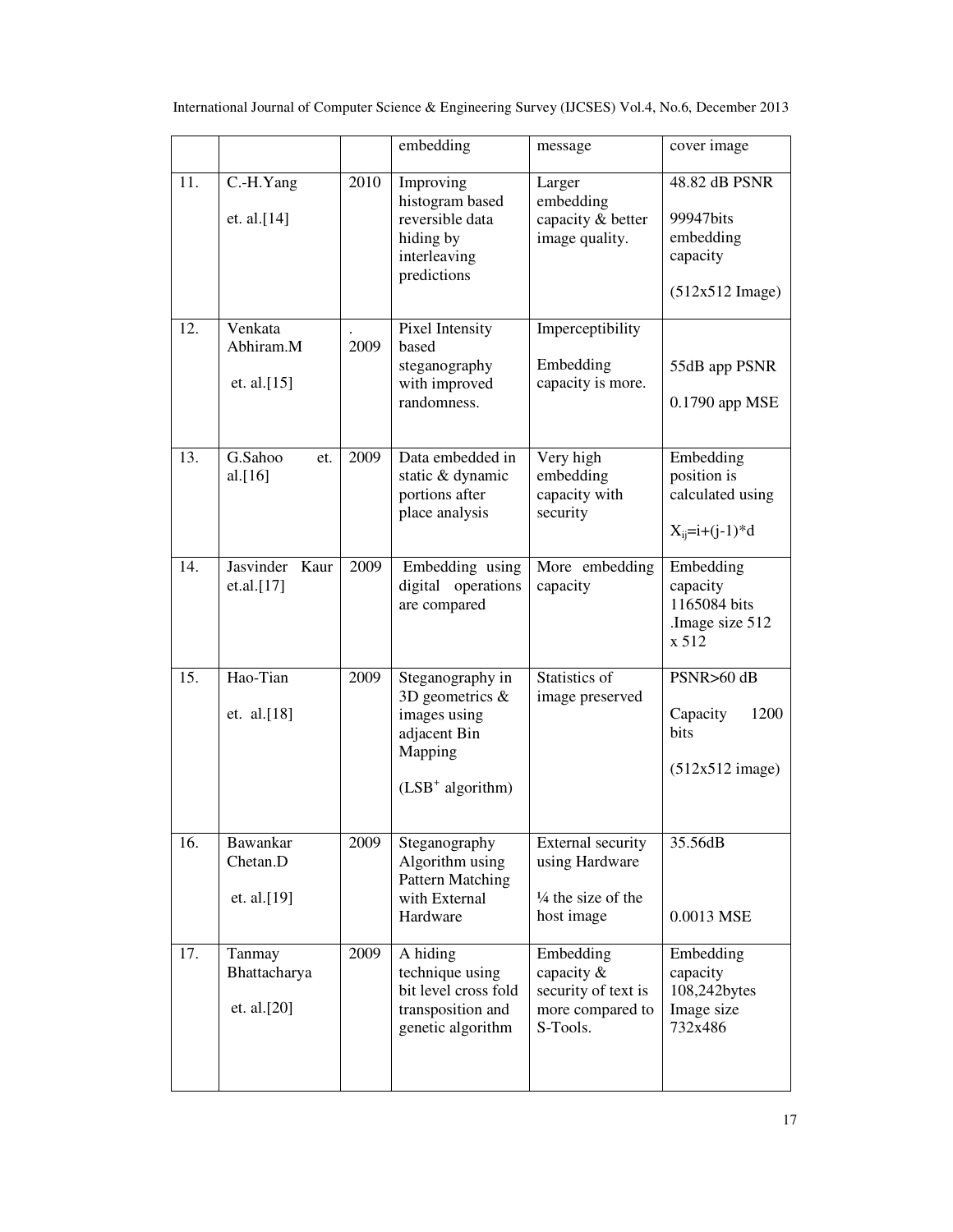| 18. | Chin-Chen           | 2004 | Code word         | Good Image             | <b>PSNR 36.34</b> |
|-----|---------------------|------|-------------------|------------------------|-------------------|
|     | Chang               |      | grouping -palette | Quality & Better       | Capacity          |
|     | et.al.[21]          |      | generation        | <b>Hiding Capacity</b> | 355588 bits       |
|     |                     |      | algorithm         |                        | Cover             |
|     |                     |      | Encoded           |                        | image:512x512     |
|     |                     |      | codeword is       |                        |                   |
|     |                     |      | modified to hide  |                        |                   |
|     |                     |      | secret message    |                        |                   |
| 19. | R.Chandramoul       | 2001 | Adaptive          | Imperceptibility       | Analysis of pd    |
|     | <i>i</i> et.al.[22] |      | Steganography     |                        | $&$ pf.           |
|     |                     |      |                   |                        | probability of    |
|     |                     |      |                   |                        | correct detection |
|     |                     |      |                   |                        | probability of    |
|     |                     |      |                   |                        | false detection   |

International Journal of Computer Science & Engineering Survey (IJCSES) Vol.4, No.6, December 2013

## **3.2. Transform Domain Methods**

In Hemalatha.S et.al's [23] paper, the authors propose a method that uses two gray scale images of size 128 x 128 that are used as secret images and embedding is done in RGB and  $\text{YC}_{\text{b}}\text{C}_{\text{r}}$ domains. The quality of stego images are good in RGB domain by comparing the PSNR values. The authors have used Integer Wavelet Transform (IWT) to hide secret images in the color cover image. The authors have compared the PSNR values and image quality when embedding is done in the RGB and  $YC<sub>b</sub>C<sub>r</sub>$  domains.

In another article by Hemalatha .S et. al. [24] Integer Wavelet Transform (IWT)—have been suggested to hide multiple secret images and keys in a color cover image which is more efficient. The cover image is represented in the  $YC<sub>b</sub>C<sub>r</sub>$  color space. Two keys are obtained, encrypted and hidden in the cover image using IWT.

In Keith.L. Haynes 's article [25] the author studies the use of image steganography to breach an organization's physical and cyber defences. The proposed method utilizes computer vision and machine learning techniques to produce messages that are undetectable and if intercepted cannot be decrypted without key compromise. To avoid detection DWT (Discrete Wavelet Transform) is used. The goal of a computer vision system is to allow machines to analyze an image and make a decision as to the content of that image. The computer vision can be categorized as Model-Based & Appearance Based which uses example images and machine learning techniques to identify significant areas or aspects of images that are important for discrimination of objects contained within the image. Machine learning is different from human knowledge/ learning. A computer has to make decision of the presence of a face based on the numbers contained in a 2D matrix. The feature is identified by using Haar feature selection. The goal is to identify the set of features that best distinguishes between images in the different classes. In the proposed method the cover image does not contain a secret message, rather the classification of the image yields the hidden message. Since the proposed algorithm utilizes ordinary unmodified images, there are no inherent indicators of covert communication taking place.

In S.Arivazhagan et. al.'s work [26] the authors propose a method that works in the transform domain and attempts to extract the secret almost as same as the embedded one, maintaining minimal changes to cover image by using techniques like median maintenance, offset  $\&$ quantization. A modified approach for embedding colour images within colour images is proposed and it overcomes the limitations in embedding. Arnold Transform is applied on the secret image to increase robustness. This transformed image is then split into the three colour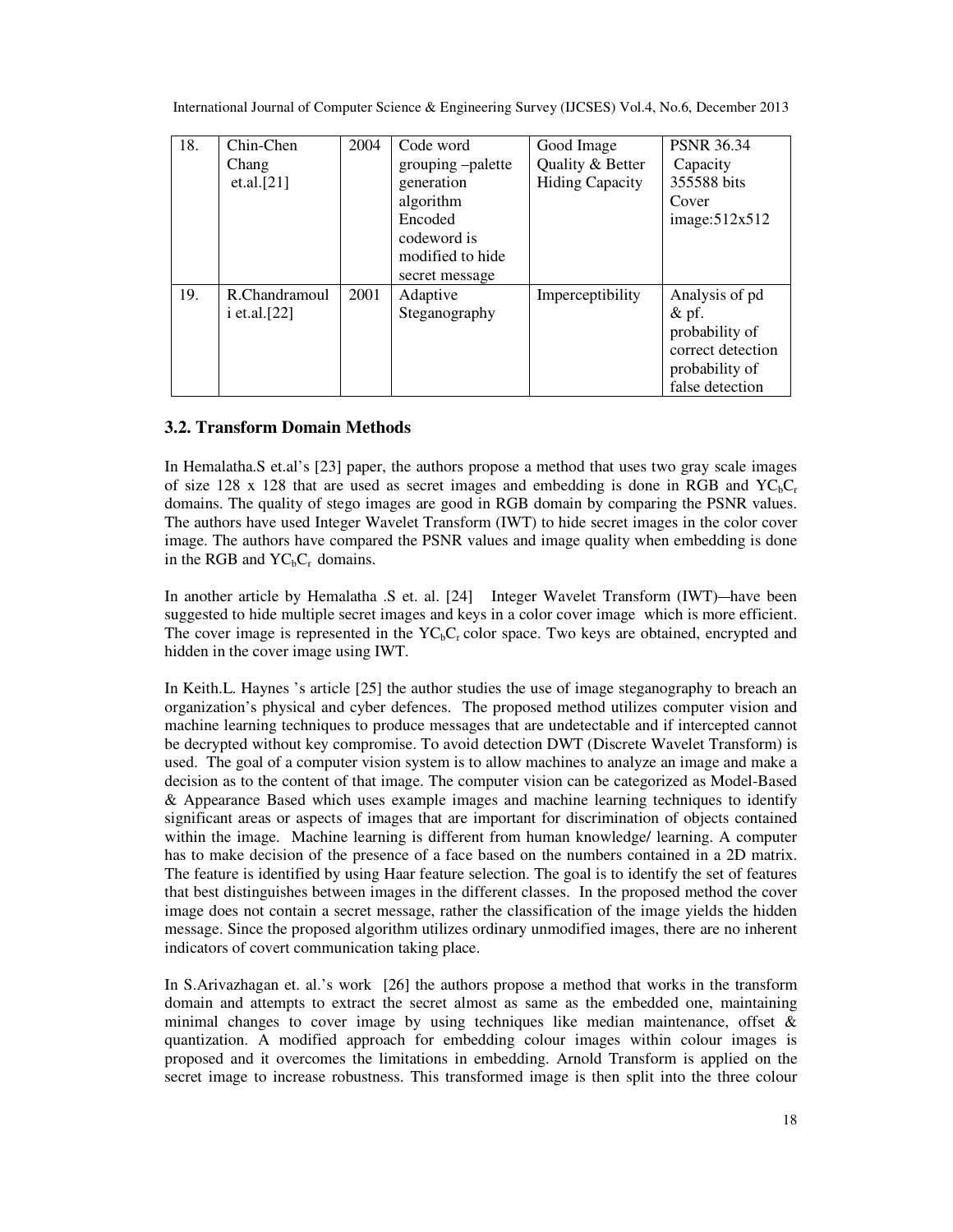planes R, G, B and are subjected to DWT individually, converted to bit stream and then concatenated to be embedded in the cover image which is also subjected to DWT.

In Anindya Sarkar et. al.'s paper [27] the authors propose a Matrix Embedding with Repeat Accumulate (ME-RA) based steganography in which the host coefficients are minimally perturbed such that the transmitted bits fall in a coset of a linear code, with the syndrome conveying the hidden bits. The hiding blocks are pseudo-randomly chosen. A powerful repeat accumulate code is used for error correction. The authors have compared QIM (Quantization Index Modulation) and ME-RA methods. The comparisons with a slight modification of the ME-RA (puncture and non-shrinkage) methods with different decoding methods are also tabulated. The authors highlight that the use of ME instead of QIM within the YASS (Yet another Steganographic Scheme) that provides improved steganalysis performance but software complexity is more.

In Prosanta Gope et. al.'s article [28], the authors introduce an enhanced JPEG steganography along with a suitable encryption methodology using a symmetric key cryptographic algorithm. The JPEG cover image is broken into 8 x 8 blocks of pixel. DCT is applied to each block and quantization is done and data is encrypted using a new encryption method which uses CRC checking.

In Po-Chyi et.al.'s article [29] the authors compare the advantage of embedding in JPEG 2000 images with the previous approach of embedding in JPEG images. Most of the steganographic methods are based on JPEG because as a block DCT codec JPEG lends itself a good candidate for information hiding due to its fixed block structure. JPEG 2000 which is an upcoming still image coding standard can be used to hide high volume data. If information is embedded in the output of tier-2 coding, i.e. the JPEG 200 packets, it can be guaranteed that all the embedded information will be received without error and in correct order. But, difficulty lies in the modification of packets for embedding, since the bit-streams are compactly compressed by the arithmetic coder. Careless modification would result in failure of expanding compressed image. In the embedding process the image is decomposed using wavelet transform. (Number of wavelet decomposing levels & image size should be related to the host image), Lazy Mode Coding (Magnitude Refinement pass is suitable for steganographic purposes) is used for embedding.

In Hideki Noda et.al.'s paper [30] the authors propose a method that is based on a seamless integration of JPEG2000 lossy compression scheme and bit-plane complexity segmentation (BPCS) steganography. In bit-plane decomposition an n bit image is decomposed into a set of n binary images by bit slicing operations, combined with replacing binary data in LSB bit planes with secret data. The BPCS steganography uses bit-plane decomposition and characteristics of human vision. In JPEG 2000, wavelet coefficients of an image are quantized into a bit-plane structure. Each bit plane of the cover image is segmented into small size 8x8 blocks and are classified into informative / noise like blocks, using a threshold of the complexity  $\alpha_{0 \text{ (e.g., value of }} \alpha_{0 \text{ 0.3}})$  $\alpha_{\text{max}}$   $\alpha_{\text{max}}$  is the possible complexity value. The secret file is segmented into a series of blocks containing 8 bytes of data that are regarded as 8x8 binary images. If secret block is less complex than the threshold  $\alpha_0$  conjugate (XOR) it to make more complex.  $(\alpha = \alpha_{\text{max}} - \alpha)$ . The image will now be a conjugated image. Replace each noise like block in the bit planes with a block of secret data. If block is conjugated store it in the conjugation map. Blocks can be randomly selected by using a random-number generator. Also embed the conjugation map with secret data (usually the first noise like block). Secret data is embedded after tier-2 encoding.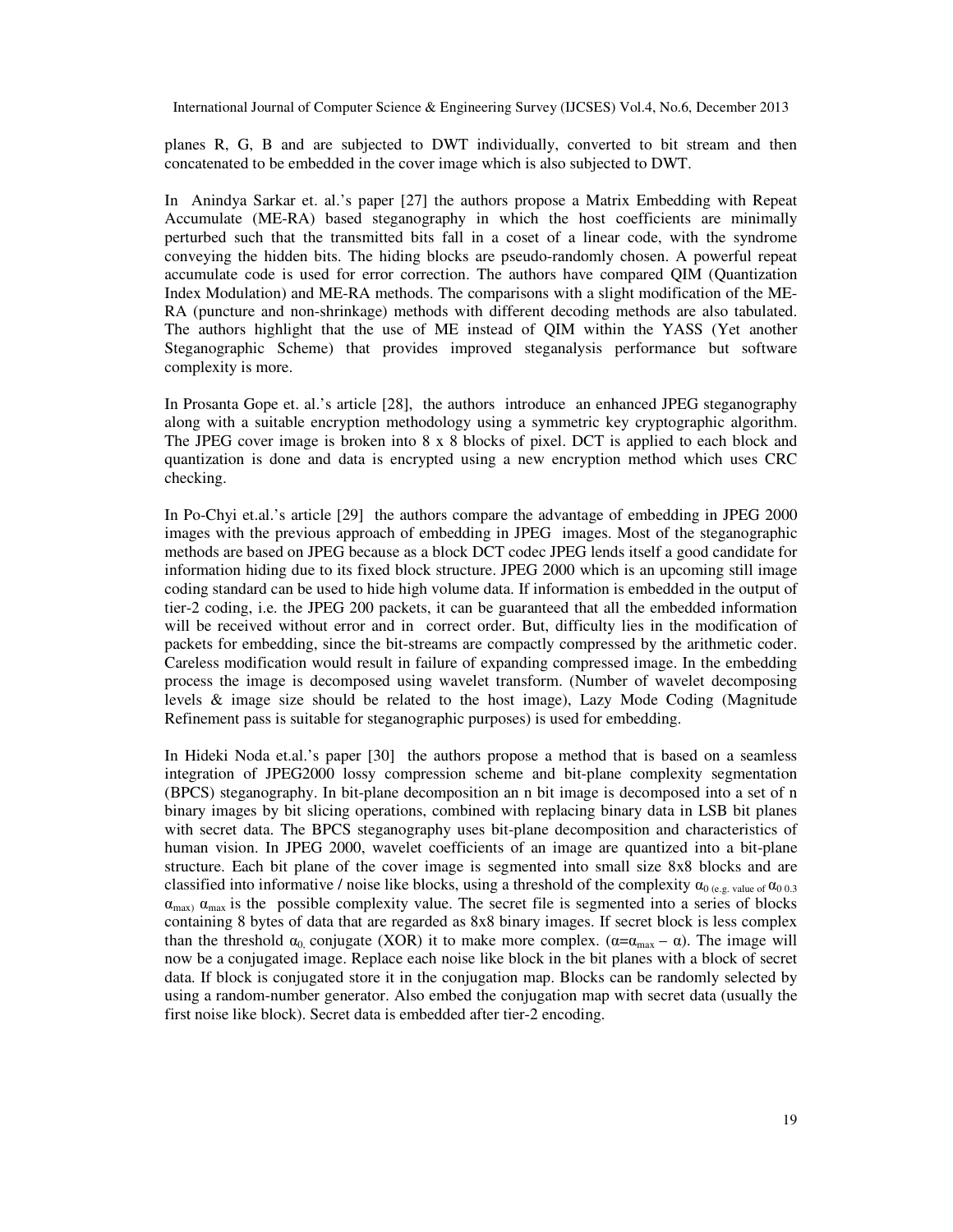| S.No | Author                         | Year | Method used                                                                                     | Advantage                                                                                           | Other parameters                                                                                                                                   |
|------|--------------------------------|------|-------------------------------------------------------------------------------------------------|-----------------------------------------------------------------------------------------------------|----------------------------------------------------------------------------------------------------------------------------------------------------|
| 1.   | Hemalatha.S<br>et.al [23]      | 2013 | Integer Wavelet<br>Transform is<br>used to compare<br>embedding in<br>two different<br>domains. | Quality of image<br>is compared by<br>embedding in<br>RGB and $YCbCr$<br>domains.                   | PSNR in RGB 47<br>PSNR in YC <sub>b</sub> C <sub>r</sub> 41                                                                                        |
| 2.   | Hemalatha .S et.<br>al. [24]   | 2013 | Multiple secret<br>images are<br>hidden in a<br>cover image<br>using IWT.                       | More efficient<br>and secure as<br>encryption is<br>used.                                           | Ave PSNR 44.7db                                                                                                                                    |
| 3.   | Keith.L. Haynes<br>et. al.[25] | 2011 | <b>Using Image</b><br>Steganography<br>to Establish<br>Covert<br>Communication<br>Channels      | Covert<br>communication<br>Security by added<br>encryption                                          | Min. Image Size<br>(128x128)<br>10 Haar features<br>depicted<br>Final class<br>recognition 11.5%                                                   |
| 4.   | S.Arivazhagan<br>et. al. [26]  | 2011 | Colour Image<br>Steganography<br><b>Using Median</b><br>Maintenance                             | Increased<br>Security due to<br>random selection<br><b>Minimal Changes</b><br>in the cover<br>image | PSNR 60.23 dB<br>(app)                                                                                                                             |
| 5.   | Anindya Sarkar<br>et. al.[27]  | 2010 | Matrix<br>Embedding with<br>Repeat<br>accumulate<br>codes                                       | Robust against<br>various global<br>attacks                                                         | LLR computation<br>(Log of 0 or 1<br>transmitted $\partial \&$<br>bpnc (hiding rate)<br>is compared with<br>different decoding<br>& hiding methods |
| 6.   | Prosanta Gope<br>et. al.[28]   | 2010 | <b>Enhanced JPEG</b><br>steganography<br>with suitable<br>encryption                            | Added security<br>using encryption                                                                  | Bit Error Rate,<br><b>MSE</b> and PSNR<br>values are<br>computed                                                                                   |

Table 2. Transform Domain Steganographic Methods in chronological order starting from latest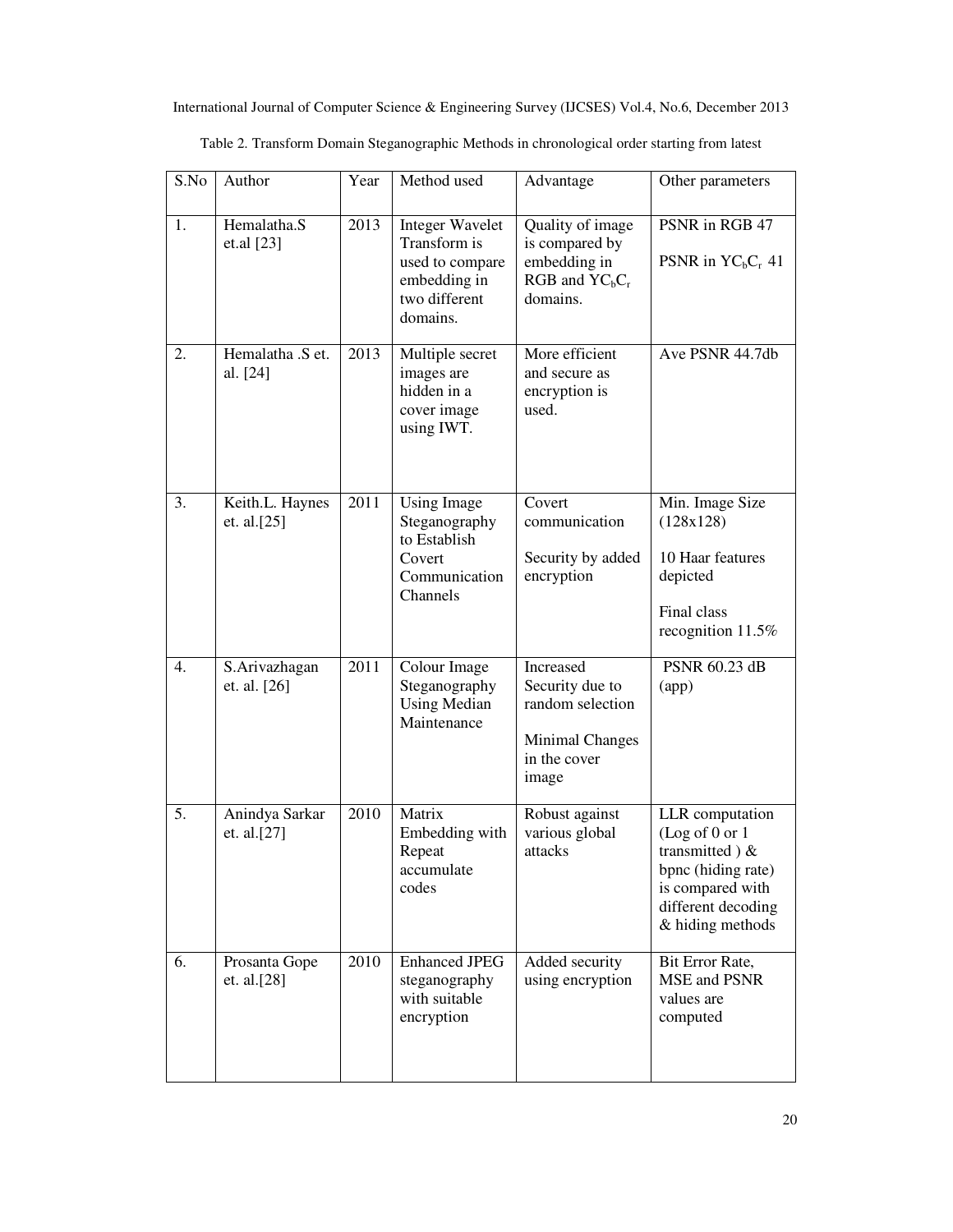| 7. | Po-Chyi<br>et.al.[29]        | 2003 | Steganography<br>in JPEG 2000<br>compressed<br>images            | Controllable<br>distortion<br>Can embed high<br>volume data. | PSNR is 38.87 dB<br>for 0.75 bit rate and<br>increases for<br>increasing bit rate.<br>Lazy mode coding |
|----|------------------------------|------|------------------------------------------------------------------|--------------------------------------------------------------|--------------------------------------------------------------------------------------------------------|
| 8. | Hideki Noda<br>et.al. $[30]$ | 2002 | <b>BPCS</b><br>steganography<br>with compressed<br><i>images</i> | Image Quality is<br>Good                                     | <b>Embedding Rate</b><br>$11.2\%$                                                                      |

International Journal of Computer Science & Engineering Survey (IJCSES) Vol.4, No.6, December 2013

## **3.3. Statistical Methods**

In Tomas Filler et. al.'s work [31], the authors propose a practical methodology for minimizing additive distortion in steganography with general embedding operation which is more flexible and easy. Syndrome-Trellis Codes (STC) are used to improve the security of the system. STC divides the samples into different bins (binning) which is a common tool used for solving many information-theoretic and also data-hiding problems. The proposed method can be used in both spatial & transform domain. A proper distortion function is chosen which makes statistical detection difficult. Once the steganographer specifies the distortion function, the proposed framework provides all tools for constructing practical embedding schemes. The distortion function or the embedding operations need not be shared with the recipient.

In Jessica Fridrich et.al.'s research paper [32] the authors propose a reversible embedding scheme for VQ-compressed images that is based on side matching and relocation. The new method achieves reversibility without using the location map. Even a tiny distortion of the original content is not applicable in some sensitive applications such as military, medical / fine art data. Therefore the value of reversible methods of steganography is increasing. VQ (Vector Quantization) is a popular compression technique because of its simple encoding and decoding procedures. To achieve better imperceptibility the codebook is partitioned into several clusters before embedding. The input needed will be a VQ compressed image, a stream of secret bits, a super codebook SC, clusters of the super codebook SC and multiple hit maps. The output will be a VQ stego image. Block X in the cover image will fall into one of the three following cases. If X is equal to the i<sup>th</sup> codeword of  $G_0$ , the embedding process is invoked. If X is equal to the i<sup>th</sup> codeword of  $G<sub>1</sub>$ , no secret bit can be embedded and a compensation procedure is needed to avoid conflicting with case 1. If X does not belong to  $G_0$  U  $G_1$ , no secret bit can be embedded and X is skipped. Secret bits can be embedded only in case 1.

In Chin-Chen Chang et.al.'s article [33] a new approach to wet paper codes using random linear codes of small co-dimension is used which improves embedding efficiency is proposed. To prevent from attack, the selection channel should not be publicly available even in any partial form. A possible remedy is to select it according to some side information that is in principle unavailable to the attacker (e.g.) random or that cannot be well estimated from the stego image. Steganography with non shared selection channels requires codes for memories with defective cells also called wet paper codes. This paper provides a new tool for steganography a coding method that empowers the steganographer with the ability to use arbitrary selection channels while substantially decreasing the number of embedding changes. The algorithm combines wet paper codes with matrix embedding arbitrary selection channels and improved embedding efficiency using random linear codes of small co-dimension.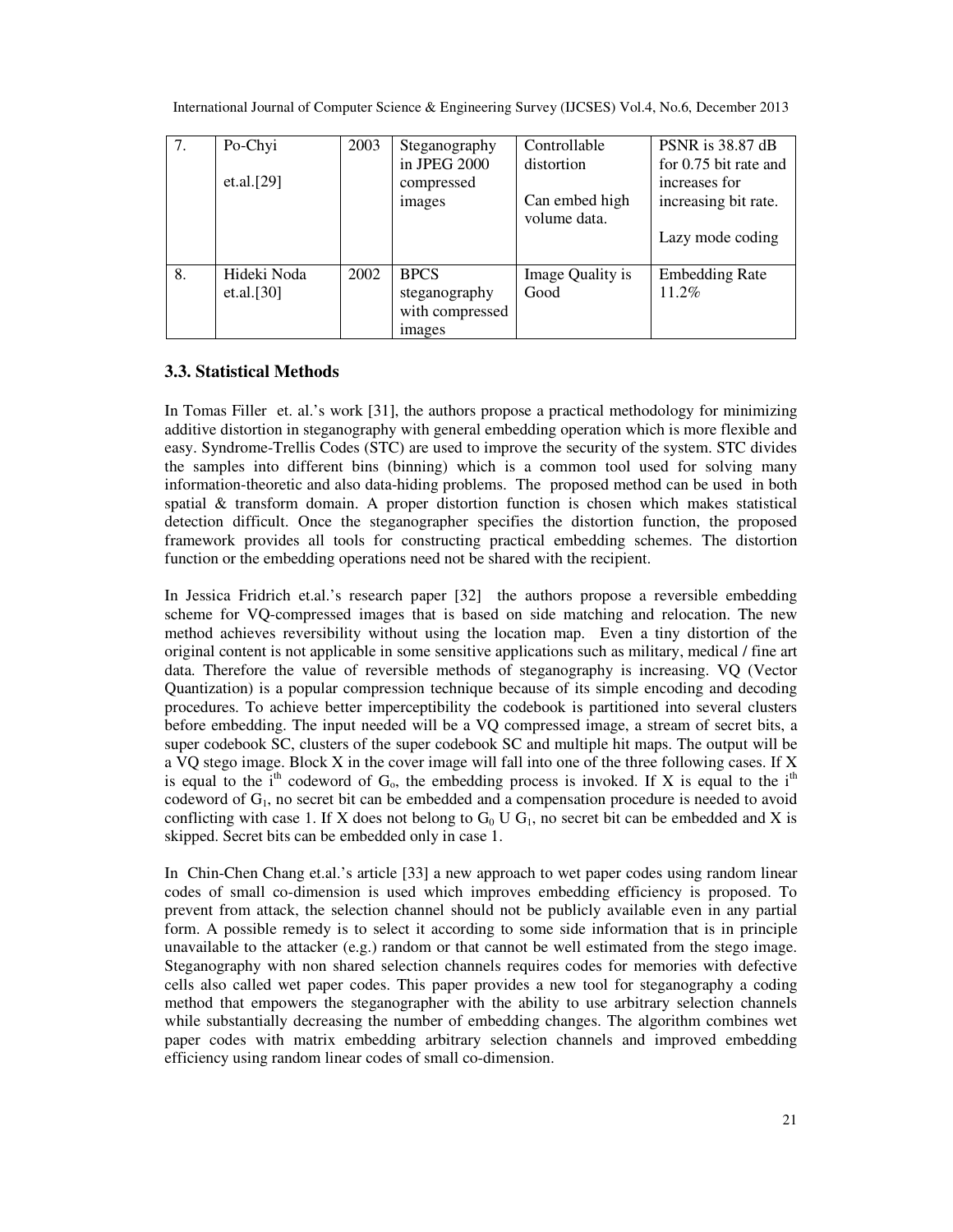In Zhicheng Ni et.al.'s article [34] the authors present a lossless data hiding which is robust against JPEG / JPEG 2000 compression. The image is split into 8 x 8 blocks and each block is split into two subsets (A, B). For each block the difference value  $\alpha$  is calculated where  $\alpha$  is the arithmetic average of differences of pixel pairs within the block. This  $\alpha$  is selected as a robust quantity for embedding the information bit. Each bit of the secret message is associated with a group of pixels eg. A block in an image. The bit embedding strategy used is as follows, If  $\alpha$  is located within a threshold & to embed bit 1, shift  $\alpha$  to right/left beyond a threshold by adding/subtracting a fixed number from each pixel value within one subset. To embed 0, the block is intact. If  $\alpha$  is located outside the threshold, always embed 1 thus shifting the value  $\alpha$ away beyond a threshold. Then error correction code is applied.

| S.No | Author                             | Year | Method used                                                                                                                              | Advantage                                                                                              | Other parameters                                                                                                                     |
|------|------------------------------------|------|------------------------------------------------------------------------------------------------------------------------------------------|--------------------------------------------------------------------------------------------------------|--------------------------------------------------------------------------------------------------------------------------------------|
| 1.   | <b>Tomas Filler</b><br>et. al.[31] | 2010 | Additive<br>distortion<br>function in<br>Steganography<br>using Syndrome<br>Trellis codes                                                | Statistically<br>Undetectable.Can<br>be implemented<br>in spatial &<br>transform<br>domains.           | Relative payload<br>$\alpha$ compared with<br>relative wetness $\tau$<br>from the no. of<br>changed wet<br>elements                  |
| 2.   | Jessica Fridrich<br>et.al.[32]     | 2006 | Matrix<br>embedding with<br>wet paper codes                                                                                              | Embedding<br>Efficiency with<br>minimal changes<br>to the cover                                        | Embedding<br>efficiency<br>$e(p)=p/R_a(p)$<br>Efficiency<br>increases for<br>shorter messages<br>reaches a<br>maximum &<br>decreases |
| 3.   | Chin-Chen<br>Chang et.al.[33]      | 2006 | Reversible<br>embedding<br>scheme for VQ-<br>compressed<br>images based on<br>side matching<br>and re-location.<br>Uses location<br>map. | Suitable for VQ<br>compressed<br>images due to its<br>high utilization of<br>local block<br>properties | <b>PSNR 31.16 dB</b><br>Payload 8707<br>bits<br>(128x128)                                                                            |
| 4.   | Zhicheng Ni<br>et.al.[34]          | 2004 | <b>Lossless Data</b><br>Hiding                                                                                                           | No salt pepper<br>noise<br>Can resist JPEG<br>compression<br>1024/512 bits                             | $>38$ dB<br>1024/512 bits                                                                                                            |

Table 3 Statistical Steganographic Methods in chronological order starting from latest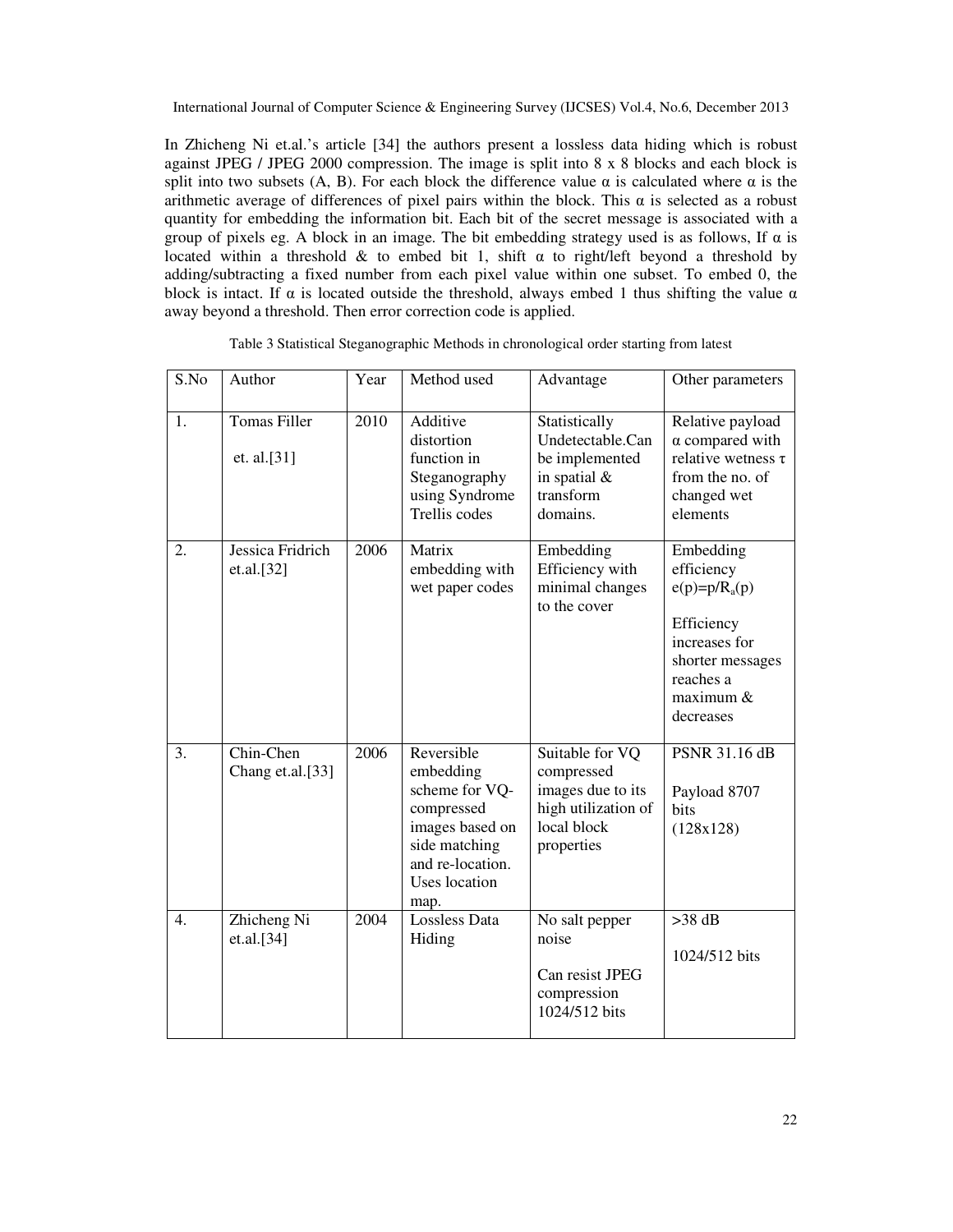### **3.4. Distortion Methods**

In M.B.Ould MEDENI et.al.'s article [35], the authors use error correcting codes in steganographic protocols. An optimal code is one that makes most of the maximum embeddable (MLE). The method referred to as matrix encoding requires the sender and recipient to agree in advance on a parity check matrix H. The cover medium is processed to extract a sequence of symbols *v*, which is modified into s to embed the message m, s is sometimes called the stegodata, and modifications on s are translated on the cover-medium to obtain the stego-medium. Relation between steganographic algorithms and error correcting codes are discussed.

In D.P.Gaikwad et. al.'s paper [36]the authors propose image restoration technique in steganography. The image is blurred before hiding the message image using special point spread function and randomly generated key. Sequential LSB embedding in the R plane is done in this project. The number of rows and columns of the message image is encrypted in the first row of the cover image. Before inserting, the original message image is blurred using the specific PSF (Point Spread Function). The parameters used for blurring with PSF are used as keys during deblurring. The secret key values are sent through a secure channel (Tunnelling). The secret image is recovered using the two keys and a third key, which is randomly generated and depends on the content of the hiding message.

| S.No | Author                                  | Year | Method used                                              | Advantage                                       | Other parameters                                                                                                                         |
|------|-----------------------------------------|------|----------------------------------------------------------|-------------------------------------------------|------------------------------------------------------------------------------------------------------------------------------------------|
| 1.   | M.B.Ould<br><b>MEDENI</b><br>et.al.[35] | 2010 | Use of error-<br>correcting codes<br>in<br>steganography | Improved<br>embedding<br>efficiency<br>Security | Performance<br>evaluation by<br>using D, average<br>distortion, E<br>embedding rate<br>& R expected<br>number of<br>changes in<br>cover. |
| 2.   | D.P.Gaikwad<br>et. al. $[36]$           | 2010 | Image blurring<br>with sequential<br>LSB embedding       | More secure and<br>robust than<br>simple LSB    | 7.3064e-008<br>random<br>key<br>value for a png<br>image of 24 KB                                                                        |

Table 4 Distortion Steganographic Methods in chronological order starting from latest

## **4. CONCLUSION & FUTURE WORK**

In this paper different steganographic articles were studied and were categorized into different techniques. As many new application areas are identified like internet banking, mobile communication security, cloud security etc., the insight into the steganographic principles will definitely guide us to identify new areas and to improve its applications in the already existing application areas also.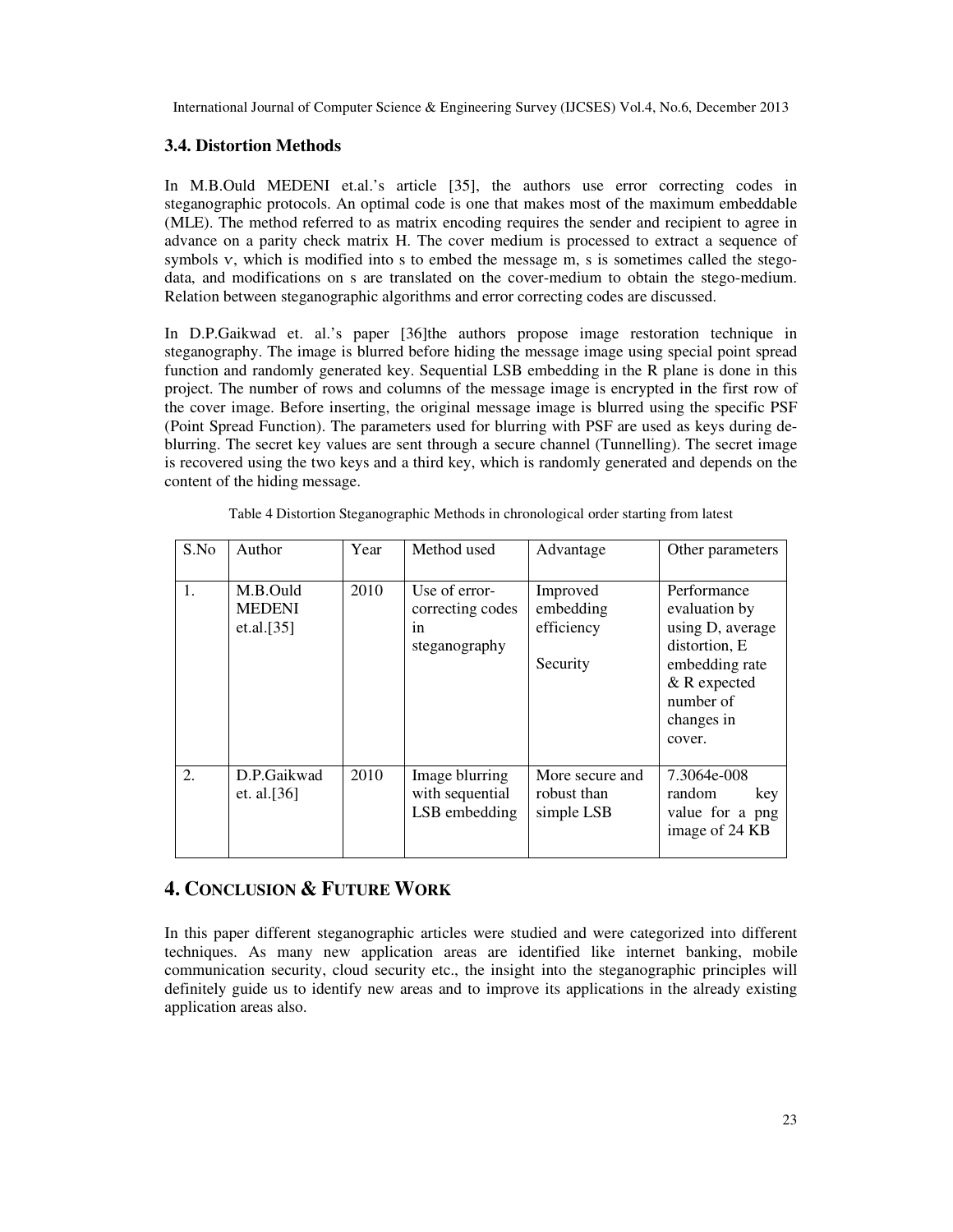#### **ACKNOWLEDGEMENTS**

We thank everyone who gave support and ideas in bringing out this paper.

#### **REFERENCES**

- [1] Eric Cole, Ronald D. Krutz, Consulting Editor (2003), Hiding in Plain Sight, Steganography and the Art of Covert Communication, Wiley Publishing, Inc.
- [2] Stefan Katzenbeiser & Fabien A.P.Petitcolas(1999), Information Hiding Techniques for Steganography and Digital Watermarking, Artech House, Computer Security series, Boston, London.
- [3] Fabien A.P.Petitcolas, Ross J.Anderson and Markus G.Kuhn, (1999) "Information Hiding A Survey", Proceedings of the IEEE, special issue on protection of multimedia content, pp.1062-1078.
- [4] Mamta Juneja and Parvinder Singh Sandhu, (2013) "A New Approach for Information security using an Improved Steganography Technique", Journal of Info.Pro.Systems, Vol 9, No:3, pp.405-424.
- [5] P.Thiyagarajan, V.Natarajan, G.Aghila, V.Pranna Venkatesan, R.Anitha, (2013) "Pattern Based 3D Image Steganography", 3D Research center, Kwangwoon University and Springer 2013, 3DR Express., pp.1-8.
- [6] Shamim Ahmed Laskar and Kattamanchi Hemachandran, (2013) "Steganography Based On Random Pixel Selection For Efficient Data Hiding", International Journal of Computer Engineering and Technology, Vol.4, Issue 2, pp.31-44.
- [7] S.Shanmuga Priya, K.Mahesh and Dr.K.Kuppusamy, (2012) "Efficient Steganography Method To Implement Selected Least Significant Bits in Spatial Domain", International Journal of Engineering Research and Applications,, Vol2, Issue 3, pp. 2632-2637.
- [8] B. Sharmila and R.Shanthakumari, (2012) "Efficient Adaptive Steganography For Colour Images Based on LSBMR Algorithm", ICTACT Journal on Image and Video Processing, Vol. 2, Issue:03, pp.387-392.
- [9] Shweta Singhal, Dr.Sachin Kumar and Manish Gupta, (2011) "A New Steganography Technique Based on Amendment in Blue Factor ", International Journal of Electronics Communication and Computer Engineering, Vol.2, Issue 1, pp.52-56.
- [10] Fahim Irfan et. Al. 's (2011) "An Investigation into Encrypted Message Hiding through Images Using LSB ", International Journal of EST,
- [11] Rajkumar Yadav, (2011) "A Novel Approach For Image Steganography In Spatial Domain Using Last Two Bits of Pixel Values", International Journal of Security, Vol.5 Iss. 2 pp. 51-61.
- [12] M.B.Ould MEDENI and El Mamoun SOUIDI, (2010) "A Generalization of the PVD Steganographic Method", International Journal of Computer Science and Information Security, Vol.8.No.8, pp156- 159
- [13] Weiqi Luo, Member, IEEE, Fangjun Huang, Member, IEEE, and Jiwu Huang, Senior Member, IEEE, (2010) "Edge Adaptive Image Steganography Based on LSB Matching Revisited", IEEE Transactions on Information Forensics and Security, Vol.5.No.2, pp.201-214.
- [14] C.-H. Yang and M.-H. Tsai, (2010) "Improving Histogram-based Reversible Data Hiding by Interleaving Predictions", IET Image Processing, Vol.4. Iss. 4 pp. 223-234.
- [15] Venkata Abhiram.M, Sasidhar Imadabathuni, U.Padmalochini, Maheedhar Imadabathuni and Ramya Ramnath (2009), "Pixel Intensity Based Steganography with Improved Randomness", International Journal of Computer Science and Information Technology, Vol 2, No 2, pp.169-173.
- [16] G.Sahoo & Rajesh Kumar Tiwari (2009) "Hiding Secret Information in Movie Clip: A Steganographic Approach", International Journal of Computing and Applications, Vol. 4, No.1, pp 103-110.
- [17] Jaswinder Kaur, Inderjeet & Manoj Duhan, (2009) "A Comparative Analysis of Steganographic Techniques", International Journal of Information Technology and Knowledge Management, Vol. 2, No. 1, pp 191-194.
- [18] Hao-Tian Wu and Jean-Luc Dugelay, (2009) "Steganography in 3D Geometrics and Images by Adjacent Bit Mapping", EURASIP Journal on Information Security, Vol. 2009, Article ID 317165, pp1-10.